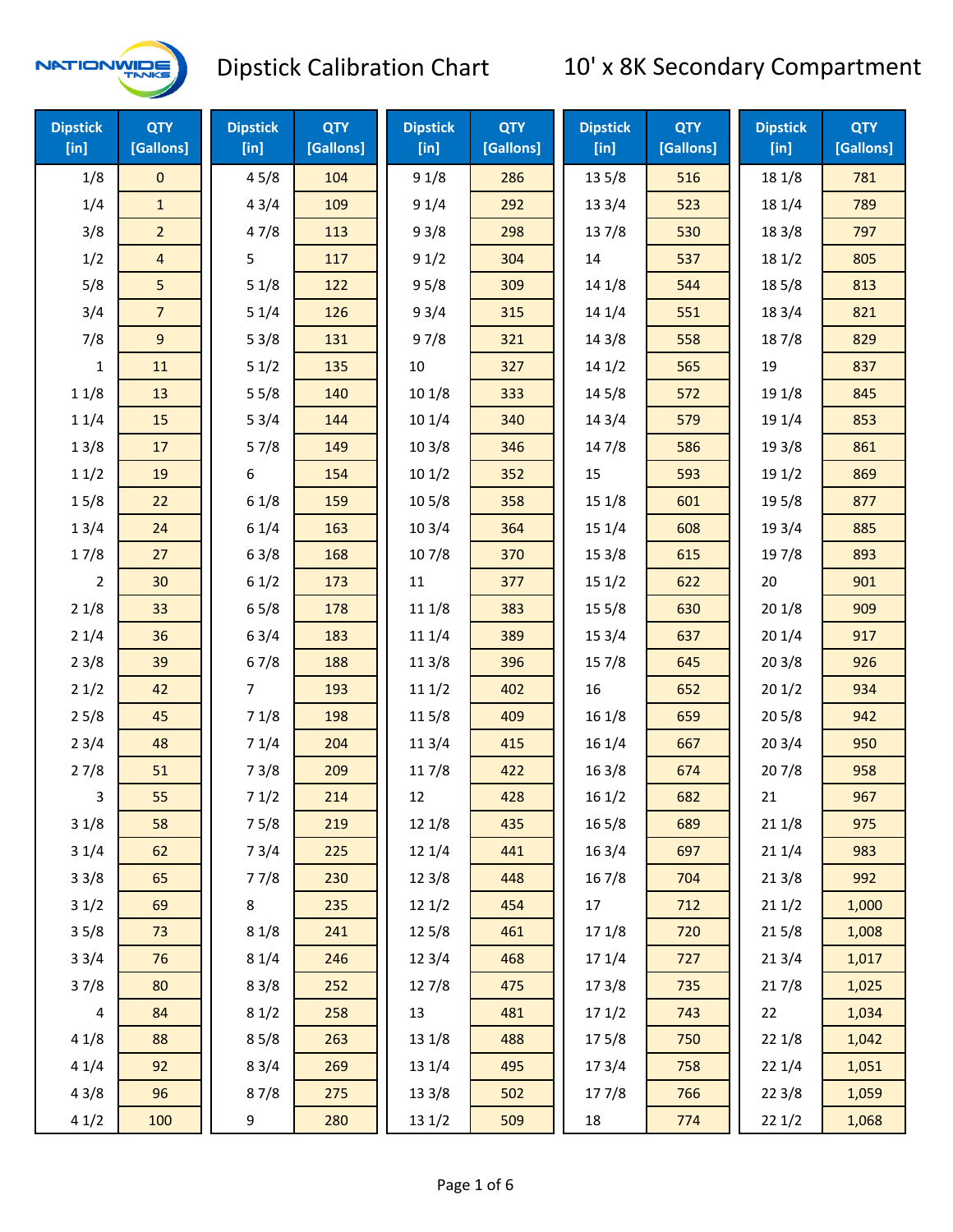

| <b>Dipstick</b><br>$[$ in] | <b>QTY</b><br>[Gallons] | <b>Dipstick</b><br>$[$ in] | <b>QTY</b><br>[Gallons] | <b>Dipstick</b><br>$[$ in] | <b>QTY</b><br>[Gallons] | <b>Dipstick</b><br>$[$ in] | <b>QTY</b><br>[Gallons] | <b>Dipstick</b><br>$[$ in] | <b>QTY</b><br>[Gallons] |
|----------------------------|-------------------------|----------------------------|-------------------------|----------------------------|-------------------------|----------------------------|-------------------------|----------------------------|-------------------------|
| 225/8                      | 1,076                   | 271/8                      | 1,394                   | 315/8                      | 1,732                   | 36 1/8                     | 2,085                   | 40 5/8                     | 2,452                   |
| 223/4                      | 1,085                   | 271/4                      | 1,404                   | 313/4                      | 1,742                   | 36 1/4                     | 2,095                   | 403/4                      | 2,462                   |
| 227/8                      | 1,093                   | 273/8                      | 1,413                   | 317/8                      | 1,751                   | 363/8                      | 2,105                   | 407/8                      | 2,472                   |
| 23                         | 1,102                   | 271/2                      | 1,422                   | 32                         | 1,761                   | 36 1/2                     | 2,115                   | 41                         | 2,483                   |
| 23 1/8                     | 1,110                   | 275/8                      | 1,431                   | 32 1/8                     | 1,770                   | 36 5/8                     | 2,125                   | 41 1/8                     | 2,493                   |
| 23 1/4                     | 1,119                   | 273/4                      | 1,440                   | 321/4                      | 1,780                   | 36 3/4                     | 2,136                   | 41 1/4                     | 2,503                   |
| 23 3/8                     | 1,128                   | 277/8                      | 1,449                   | 323/8                      | 1,790                   | 367/8                      | 2,146                   | 413/8                      | 2,514                   |
| 231/2                      | 1,136                   | 28                         | 1,459                   | 321/2                      | 1,800                   | 37                         | 2,156                   | 411/2                      | 2,524                   |
| 23 5/8                     | 1,145                   | 28 1/8                     | 1,468                   | $32\,5/8$                  | 1,809                   | 37 1/8                     | 2,166                   | 41 5/8                     | 2,534                   |
| 233/4                      | 1,154                   | 28 1/4                     | 1,477                   | 323/4                      | 1,819                   | 37 1/4                     | 2,176                   | 41 3/4                     | 2,545                   |
| 237/8                      | 1,162                   | 28 3/8                     | 1,486                   | 327/8                      | 1,829                   | 37 3/8                     | 2,186                   | 417/8                      | 2,555                   |
| 24                         | 1,171                   | 281/2                      | 1,496                   | 33                         | 1,838                   | 371/2                      | 2,196                   | 42                         | 2,566                   |
| 24 1/8                     | 1,180                   | 285/8                      | 1,505                   | 33 1/8                     | 1,848                   | 375/8                      | 2,206                   | 42 1/8                     | 2,576                   |
| 24 1/4                     | 1,189                   | 28 3/4                     | 1,514                   | 33 1/4                     | 1,858                   | 37 3/4                     | 2,216                   | 42 1/4                     | 2,586                   |
| 243/8                      | 1,197                   | 28 7/8                     | 1,524                   | 33 3/8                     | 1,868                   | 377/8                      | 2,226                   | 42 3/8                     | 2,597                   |
| 241/2                      | 1,206                   | 29                         | 1,533                   | 331/2                      | 1,877                   | 38                         | 2,237                   | 421/2                      | 2,607                   |
| 245/8                      | 1,215                   | 29 1/8                     | 1,542                   | 335/8                      | 1,887                   | 38 1/8                     | 2,247                   | 42 5/8                     | 2,618                   |
| 243/4                      | 1,224                   | 29 1/4                     | 1,552                   | 33 3/4                     | 1,897                   | 38 1/4                     | 2,257                   | 42 3/4                     | 2,628                   |
| 24 7/8                     | 1,233                   | 29 3/8                     | 1,561                   | 337/8                      | 1,907                   | 38 3/8                     | 2,267                   | 42 7/8                     | 2,639                   |
| 25                         | 1,241                   | 291/2                      | 1,570                   | 34                         | 1,917                   | 38 1/2                     | 2,277                   | 43                         | 2,649                   |
| 25 1/8                     | 1,250                   | 29 5/8                     | 1,580                   | 34 1/8                     | 1,927                   | 38 5/8                     | 2,287                   | 43 1/8                     | 2,660                   |
| 25 1/4                     | 1,259                   | 29 3/4                     | 1,589                   | 34 1/4                     | 1,936                   | 38 3/4                     | 2,298                   | 43 1/4                     | 2,670                   |
| 253/8                      | 1,268                   | 297/8                      | 1,599                   | 343/8                      | 1,946                   | 387/8                      | 2,308                   | 43 3/8                     | 2,681                   |
| 251/2                      | 1,277                   | 30                         | 1,608                   | 34 1/2                     | 1,956                   | 39                         | 2,318                   | 43 1/2                     | 2,691                   |
| 255/8                      | 1,286                   | 30 1/8                     | 1,618                   | 34 5/8                     | 1,966                   | 39 1/8                     | 2,328                   | 43 5/8                     | 2,701                   |
| 253/4                      | 1,295                   | 301/4                      | 1,627                   | 34 3/4                     | 1,976                   | 39 1/4                     | 2,338                   | 43 3/4                     | 2,712                   |
| 257/8                      | 1,304                   | 303/8                      | 1,636                   | 347/8                      | 1,986                   | 39 3/8                     | 2,349                   | 437/8                      | 2,722                   |
| 26                         | 1,313                   | 301/2                      | 1,646                   | 35                         | 1,996                   | 39 1/2                     | 2,359                   | 44                         | 2,733                   |
| 26 1/8                     | 1,322                   | 305/8                      | 1,655                   | 35 1/8                     | 2,006                   | 39 5/8                     | 2,369                   | 44 1/8                     | 2,744                   |
| 26 1/4                     | 1,331                   | 303/4                      | 1,665                   | 35 1/4                     | 2,016                   | 39 3/4                     | 2,380                   | 44 1/4                     | 2,754                   |
| 263/8                      | 1,340                   | 307/8                      | 1,674                   | 35 3/8                     | 2,025                   | 397/8                      | 2,390                   | 44 3/8                     | 2,765                   |
| 261/2                      | 1,349                   | 31                         | 1,684                   | 351/2                      | 2,035                   | 40                         | 2,400                   | 44 1/2                     | 2,775                   |
| 265/8                      | 1,358                   | 31 1/8                     | 1,694                   | 355/8                      | 2,045                   | 40 1/8                     | 2,410                   | 44 5/8                     | 2,786                   |
| 263/4                      | 1,367                   | 31 1/4                     | 1,703                   | 35 3/4                     | 2,055                   | 40 1/4                     | 2,421                   | 44 3/4                     | 2,796                   |
| 267/8                      | 1,376                   | 313/8                      | 1,713                   | 357/8                      | 2,065                   | 40 3/8                     | 2,431                   | 447/8                      | 2,807                   |
| 27                         | 1,385                   | 311/2                      | 1,722                   | 36                         | 2,075                   | 40 1/2                     | 2,441                   | 45                         | 2,817                   |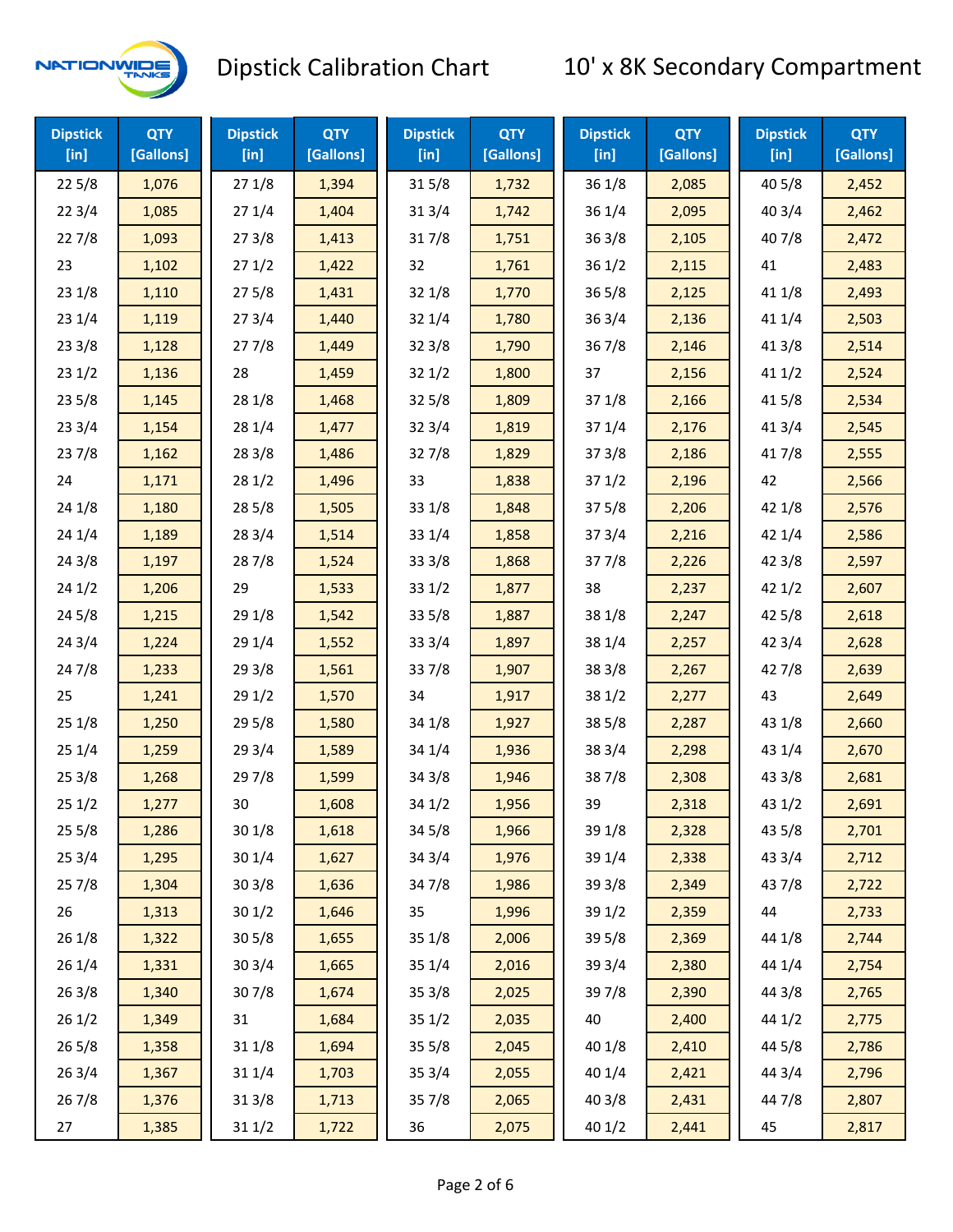

| <b>Dipstick</b><br>$[$ in] | <b>QTY</b><br>[Gallons] | <b>Dipstick</b><br>$[$ in] | <b>QTY</b><br>[Gallons] | <b>Dipstick</b><br>[in] | <b>QTY</b><br>[Gallons] | <b>Dipstick</b><br>$[$ in] | <b>QTY</b><br>[Gallons] | <b>Dipstick</b><br>$[$ in] | <b>QTY</b><br>[Gallons] |
|----------------------------|-------------------------|----------------------------|-------------------------|-------------------------|-------------------------|----------------------------|-------------------------|----------------------------|-------------------------|
| 45 1/8                     | 2,828                   | 49 5/8                     | 3,212                   | 54 1/8                  | 3,601                   | 58 5/8                     | 3,993                   | 63 1/8                     | 4,385                   |
| 45 1/4                     | 2,838                   | 49 3/4                     | 3,222                   | 54 1/4                  | 3,612                   | 58 3/4                     | 4,004                   | 63 1/4                     | 4,396                   |
| 45 3/8                     | 2,849                   | 49 7/8                     | 3,233                   | 54 3/8                  | 3,622                   | 587/8                      | 4,014                   | 63 3/8                     | 4,407                   |
| 451/2                      | 2,860                   | 50                         | 3,244                   | 54 1/2                  | 3,633                   | 59                         | 4,025                   | 63 1/2                     | 4,418                   |
| 45 5/8                     | 2,870                   | 50 1/8                     | 3,255                   | 54 5/8                  | 3,644                   | 59 1/8                     | 4,036                   | 63 5/8                     | 4,429                   |
| 45 3/4                     | 2,881                   | 50 1/4                     | 3,265                   | 54 3/4                  | 3,655                   | 59 1/4                     | 4,047                   | 63 3/4                     | 4,440                   |
| 45 7/8                     | 2,891                   | 503/8                      | 3,276                   | 547/8                   | 3,666                   | 59 3/8                     | 4,058                   | 637/8                      | 4,451                   |
| 46                         | 2,902                   | 501/2                      | 3,287                   | 55                      | 3,677                   | 59 1/2                     | 4,069                   | 64                         | 4,461                   |
| 46 1/8                     | 2,913                   | 505/8                      | 3,298                   | 55 1/8                  | 3,688                   | 59 5/8                     | 4,080                   | 64 1/8                     | 4,472                   |
| 46 1/4                     | 2,923                   | 503/4                      | 3,309                   | 55 1/4                  | 3,699                   | 59 3/4                     | 4,091                   | 64 1/4                     | 4,483                   |
| 46 3/8                     | 2,934                   | 507/8                      | 3,319                   | 55 3/8                  | 3,709                   | 597/8                      | 4,102                   | 64 3/8                     | 4,494                   |
| 46 1/2                     | 2,944                   | 51                         | 3,330                   | 551/2                   | 3,720                   | 60                         | 4,113                   | 64 1/2                     | 4,505                   |
| 46 5/8                     | 2,955                   | 51 1/8                     | 3,341                   | 55 5/8                  | 3,731                   | 60 1/8                     | 4,124                   | 64 5/8                     | 4,516                   |
| 46 3/4                     | 2,966                   | 51 1/4                     | 3,352                   | 55 3/4                  | 3,742                   | 60 1/4                     | 4,134                   | 64 3/4                     | 4,527                   |
| 46 7/8                     | 2,976                   | 513/8                      | 3,363                   | 557/8                   | 3,753                   | 60 3/8                     | 4,145                   | 64 7/8                     | 4,538                   |
| 47                         | 2,987                   | 511/2                      | 3,373                   | 56                      | 3,764                   | 60 1/2                     | 4,156                   | 65                         | 4,548                   |
| 47 1/8                     | 2,998                   | 515/8                      | 3,384                   | 56 1/8                  | 3,775                   | 60 5/8                     | 4,167                   | 65 1/8                     | 4,559                   |
| 47 1/4                     | 3,008                   | 513/4                      | 3,395                   | 56 1/4                  | 3,786                   | 60 3/4                     | 4,178                   | 65 1/4                     | 4,570                   |
| 47 3/8                     | 3,019                   | 517/8                      | 3,406                   | 56 3/8                  | 3,796                   | 607/8                      | 4,189                   | 65 3/8                     | 4,581                   |
| 471/2                      | 3,030                   | 52                         | 3,417                   | 561/2                   | 3,807                   | 61                         | 4,200                   | 65 1/2                     | 4,592                   |
| 475/8                      | 3,040                   | 52 1/8                     | 3,427                   | 56 5/8                  | 3,818                   | 61 1/8                     | 4,211                   | 65 5/8                     | 4,603                   |
| 47 3/4                     | 3,051                   | 52 1/4                     | 3,438                   | 56 3/4                  | 3,829                   | 61 1/4                     | 4,222                   | 65 3/4                     | 4,614                   |
| 47 7/8                     | 3,062                   | 523/8                      | 3,449                   | 567/8                   | 3,840                   | 61 3/8                     | 4,233                   | 65 7/8                     | 4,625                   |
| 48                         | 3,072                   | 521/2                      | 3,460                   | 57                      | 3,851                   | 611/2                      | 4,244                   | 66                         | 4,635                   |
| 48 1/8                     | 3,083                   | 52 5/8                     | 3,471                   | 57 1/8                  | 3,862                   | 615/8                      | 4,254                   | 66 1/8                     | 4,646                   |
| 48 1/4                     | 3,094                   | 52 3/4                     | 3,481                   | 57 1/4                  | 3,873                   | 613/4                      | 4,265                   | 66 1/4                     | 4,657                   |
| 48 3/8                     | 3,104                   | 527/8                      | 3,492                   | 57 3/8                  | 3,884                   | 617/8                      | 4,276                   | 66 3/8                     | 4,668                   |
| 48 1/2                     | 3,115                   | 53                         | 3,503                   | 571/2                   | 3,895                   | 62                         | 4,287                   | 66 1/2                     | 4,679                   |
| 48 5/8                     | 3,126                   | 53 1/8                     | 3,514                   | 57 5/8                  | 3,905                   | 62 1/8                     | 4,298                   | 66 5/8                     | 4,690                   |
| 48 3/4                     | 3,137                   | 53 1/4                     | 3,525                   | 573/4                   | 3,916                   | 62 1/4                     | 4,309                   | 66 3/4                     | 4,700                   |
| 487/8                      | 3,147                   | 53 3/8                     | 3,536                   | 577/8                   | 3,927                   | 623/8                      | 4,320                   | 667/8                      | 4,711                   |
| 49                         | 3,158                   | 53 1/2                     | 3,546                   | 58                      | 3,938                   | 62 1/2                     | 4,331                   | 67                         | 4,722                   |
| 49 1/8                     | 3,169                   | 53 5/8                     | 3,557                   | 58 1/8                  | 3,949                   | 62 5/8                     | 4,342                   | 671/8                      | 4,733                   |
| 49 1/4                     | 3,179                   | 53 3/4                     | 3,568                   | 58 1/4                  | 3,960                   | 62 3/4                     | 4,353                   | 671/4                      | 4,744                   |
| 49 3/8                     | 3,190                   | 537/8                      | 3,579                   | 58 3/8                  | 3,971                   | 627/8                      | 4,363                   | 67 3/8                     | 4,755                   |
| 49 1/2                     | 3,201                   | 54                         | 3,590                   | 58 1/2                  | 3,982                   | 63                         | 4,374                   | 67 1/2                     | 4,765                   |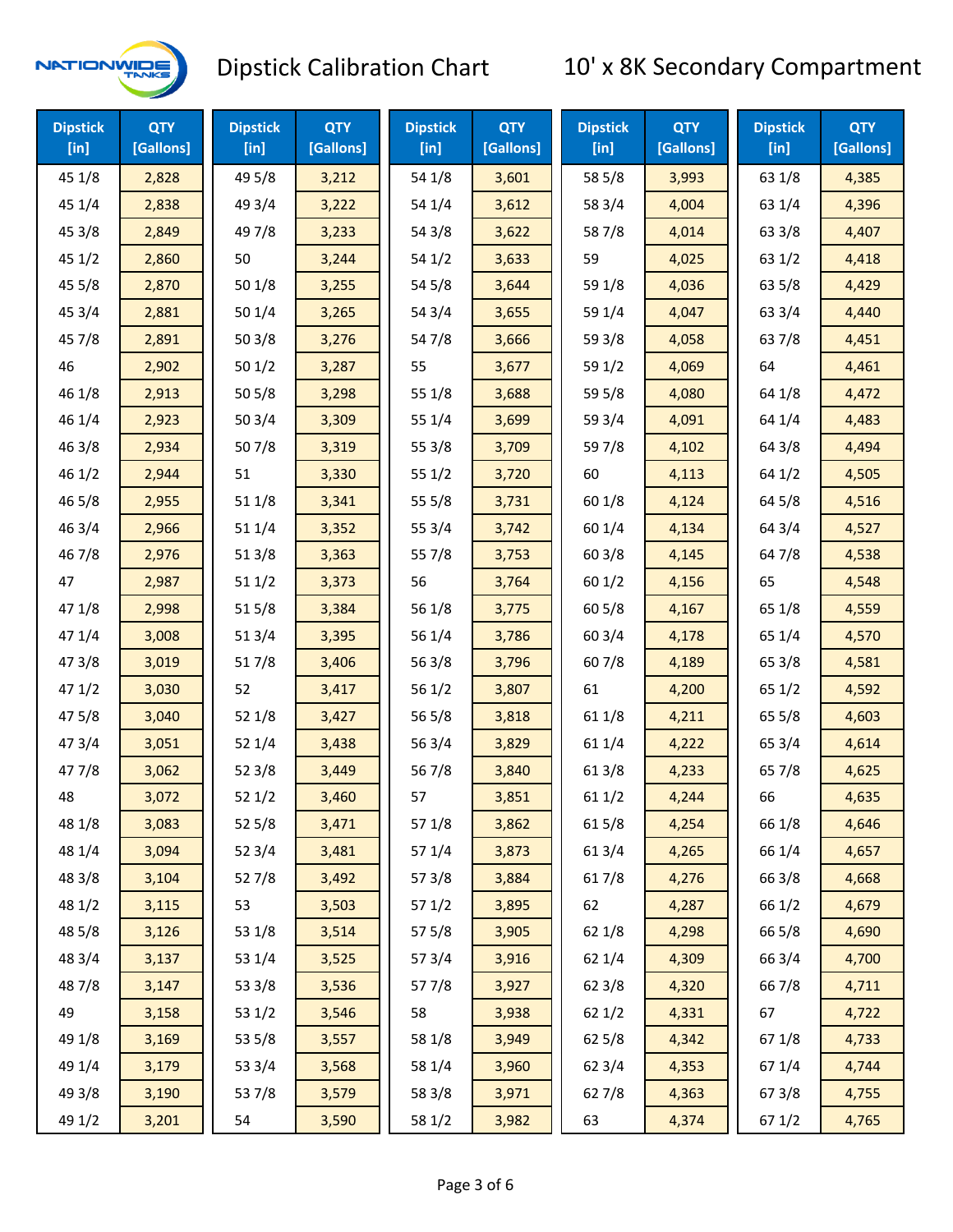

| <b>Dipstick</b><br>$[$ in] | <b>QTY</b><br>[Gallons] | <b>Dipstick</b><br>$[$ in] | <b>QTY</b><br>[Gallons] | <b>Dipstick</b><br>$[$ in] | <b>QTY</b><br>[Gallons] | <b>Dipstick</b><br>$[$ in] | <b>QTY</b><br>[Gallons] | <b>Dipstick</b><br>$[$ in] | <b>QTY</b><br>[Gallons] |
|----------------------------|-------------------------|----------------------------|-------------------------|----------------------------|-------------------------|----------------------------|-------------------------|----------------------------|-------------------------|
| 675/8                      | 4,776                   | 72 1/8                     | 5,164                   | 765/8                      | 5,545                   | 81 1/8                     | 5,917                   | 85 5/8                     | 6,279                   |
| 67 3/4                     | 4,787                   | 72 1/4                     | 5,174                   | 763/4                      | 5,555                   | 81 1/4                     | 5,928                   | 85 3/4                     | 6,289                   |
| 67 7/8                     | 4,798                   | 72 3/8                     | 5,185                   | 767/8                      | 5,566                   | 81 3/8                     | 5,938                   | 85 7/8                     | 6,299                   |
| 68                         | 4,809                   | 721/2                      | 5,196                   | 77                         | 5,576                   | 81 1/2                     | 5,948                   | 86                         | 6,309                   |
| 68 1/8                     | 4,820                   | 72 5/8                     | 5,206                   | 77 1/8                     | 5,587                   | 815/8                      | 5,958                   | 86 1/8                     | 6,318                   |
| 68 1/4                     | 4,830                   | 72 3/4                     | 5,217                   | 77 1/4                     | 5,597                   | 813/4                      | 5,968                   | 86 1/4                     | 6,328                   |
| 68 3/8                     | 4,841                   | 727/8                      | 5,228                   | 77 3/8                     | 5,608                   | 817/8                      | 5,979                   | 86 3/8                     | 6,338                   |
| 68 1/2                     | 4,852                   | 73                         | 5,238                   | 771/2                      | 5,618                   | 82                         | 5,989                   | 86 1/2                     | 6,348                   |
| 68 5/8                     | 4,863                   | 73 1/8                     | 5,249                   | 775/8                      | 5,628                   | 82 1/8                     | 5,999                   | 86 5/8                     | 6,358                   |
| 68 3/4                     | 4,874                   | 73 1/4                     | 5,260                   | 773/4                      | 5,639                   | 82 1/4                     | 6,009                   | 86 3/4                     | 6,367                   |
| 687/8                      | 4,884                   | 73 3/8                     | 5,270                   | 777/8                      | 5,649                   | 82 3/8                     | 6,019                   | 867/8                      | 6,377                   |
| 69                         | 4,895                   | 73 1/2                     | 5,281                   | 78                         | 5,660                   | 821/2                      | 6,029                   | 87                         | 6,387                   |
| 69 1/8                     | 4,906                   | 73 5/8                     | 5,291                   | 78 1/8                     | 5,670                   | 82 5/8                     | 6,039                   | 871/8                      | 6,397                   |
| 69 1/4                     | 4,917                   | 73 3/4                     | 5,302                   | 78 1/4                     | 5,680                   | 82 3/4                     | 6,049                   | 87 1/4                     | 6,406                   |
| 69 3/8                     | 4,927                   | 737/8                      | 5,313                   | 78 3/8                     | 5,691                   | 827/8                      | 6,060                   | 87 3/8                     | 6,416                   |
| 69 1/2                     | 4,938                   | 74                         | 5,323                   | 78 1/2                     | 5,701                   | 83                         | 6,070                   | 871/2                      | 6,426                   |
| 69 5/8                     | 4,949                   | 74 1/8                     | 5,334                   | 78 5/8                     | 5,712                   | 83 1/8                     | 6,080                   | 875/8                      | 6,435                   |
| 69 3/4                     | 4,960                   | 74 1/4                     | 5,344                   | 78 3/4                     | 5,722                   | 83 1/4                     | 6,090                   | 87 3/4                     | 6,445                   |
| 697/8                      | 4,971                   | 74 3/8                     | 5,355                   | 787/8                      | 5,732                   | 83 3/8                     | 6,100                   | 877/8                      | 6,455                   |
| 70                         | 4,981                   | 74 1/2                     | 5,366                   | 79                         | 5,743                   | 83 1/2                     | 6,110                   | 88                         | 6,464                   |
| 70 1/8                     | 4,992                   | 74 5/8                     | 5,376                   | 79 1/8                     | 5,753                   | 83 5/8                     | 6,120                   | 88 1/8                     | 6,474                   |
| 70 1/4                     | 5,003                   | 74 3/4                     | 5,387                   | 79 1/4                     | 5,763                   | 83 3/4                     | 6,130                   | 88 1/4                     | 6,484                   |
| 70 3/8                     | 5,014                   | 747/8                      | 5,397                   | 79 3/8                     | 5,774                   | 837/8                      | 6,140                   | 88 3/8                     | 6,493                   |
| 70 1/2                     | 5,024                   | 75                         | 5,408                   | 79 1/2                     | 5,784                   | 84                         | 6,150                   | 88 1/2                     | 6,503                   |
| 70 5/8                     | 5,035                   | 75 1/8                     | 5,419                   | 79 5/8                     | 5,794                   | 84 1/8                     | 6,160                   | 88 5/8                     | 6,513                   |
| 70 3/4                     | 5,046                   | 75 1/4                     | 5,429                   | 79 3/4                     | 5,805                   | 84 1/4                     | 6,170                   | 88 3/4                     | 6,522                   |
| 70 7/8                     | 5,056                   | 75 3/8                     | 5,440                   | 797/8                      | 5,815                   | 84 3/8                     | 6,180                   | 887/8                      | 6,532                   |
| 71                         | 5,067                   | 75 1/2                     | 5,450                   | 80                         | 5,825                   | 84 1/2                     | 6,190                   | 89                         | 6,541                   |
| 71 1/8                     | 5,078                   | 75 5/8                     | 5,461                   | 80 1/8                     | 5,835                   | 845/8                      | 6,200                   | 89 1/8                     | 6,551                   |
| 71 1/4                     | 5,089                   | 75 3/4                     | 5,471                   | 80 1/4                     | 5,846                   | 84 3/4                     | 6,210                   | 89 1/4                     | 6,560                   |
| 713/8                      | 5,099                   | 75 7/8                     | 5,482                   | 80 3/8                     | 5,856                   | 847/8                      | 6,220                   | 89 3/8                     | 6,570                   |
| 71 1/2                     | 5,110                   | 76                         | 5,492                   | 80 1/2                     | 5,866                   | 85                         | 6,230                   | 89 1/2                     | 6,579                   |
| 715/8                      | 5,121                   | 76 1/8                     | 5,503                   | 80 5/8                     | 5,877                   | 85 1/8                     | 6,239                   | 89 5/8                     | 6,589                   |
| 713/4                      | 5,131                   | 76 1/4                     | 5,513                   | 80 3/4                     | 5,887                   | 85 1/4                     | 6,249                   | 89 3/4                     | 6,598                   |
| 717/8                      | 5,142                   | 763/8                      | 5,524                   | 807/8                      | 5,897                   | 85 3/8                     | 6,259                   | 897/8                      | 6,608                   |
| 72                         | 5,153                   | 76 1/2                     | 5,534                   | 81                         | 5,907                   | 85 1/2                     | 6,269                   | 90                         | 6,617                   |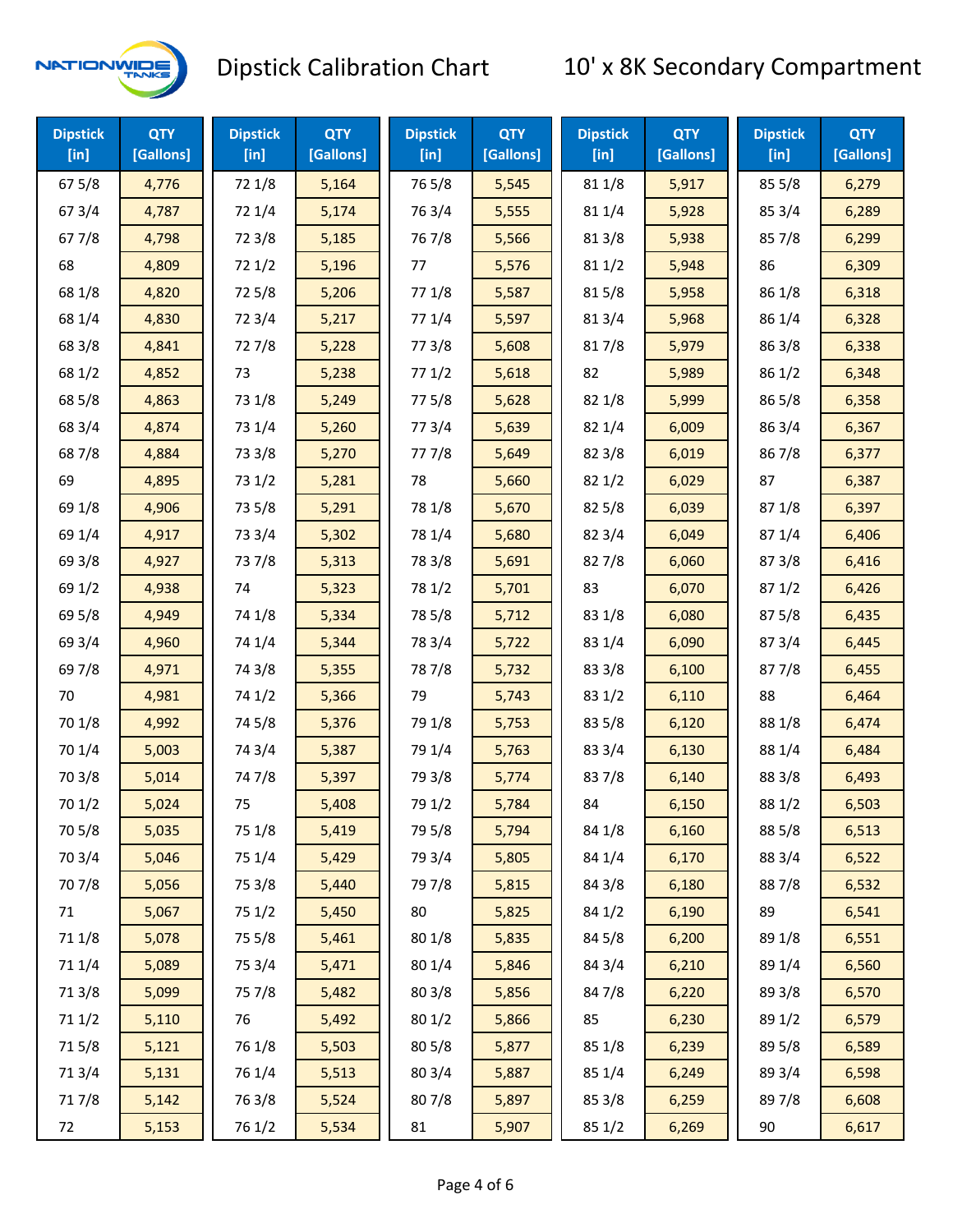

| <b>Dipstick</b><br>$[$ in] | <b>QTY</b><br>[Gallons] | <b>Dipstick</b><br>$[$ in] | <b>QTY</b><br>[Gallons] | <b>Dipstick</b><br>[ <sub>in</sub> ] | <b>QTY</b><br>[Gallons] | <b>Dipstick</b><br>$[$ in] | <b>QTY</b><br>[Gallons] | <b>Dipstick</b><br>[in] | <b>QTY</b><br>[Gallons] |
|----------------------------|-------------------------|----------------------------|-------------------------|--------------------------------------|-------------------------|----------------------------|-------------------------|-------------------------|-------------------------|
| 90 1/8                     | 6,627                   | 94 5/8                     | 6,957                   | 99 1/8                               | 7,267                   | 103 5/8                    | 7,551                   | 108 1/8                 | 7,804                   |
| 90 1/4                     | 6,636                   | 94 3/4                     | 6,966                   | 99 1/4                               | 7,275                   | 103 3/4                    | 7,558                   | 108 1/4                 | 7,810                   |
| 90 3/8                     | 6,645                   | 947/8                      | 6,975                   | 99 3/8                               | 7,283                   | 103 7/8                    | 7,566                   | 108 3/8                 | 7,817                   |
| 90 1/2                     | 6,655                   | 95                         | 6,984                   | 99 1/2                               | 7,291                   | 104                        | 7,573                   | 108 1/2                 | 7,823                   |
| 90 5/8                     | 6,664                   | 95 1/8                     | 6,993                   | 99 5/8                               | 7,300                   | 104 1/8                    | 7,581                   | 108 5/8                 | 7,830                   |
| 90 3/4                     | 6,674                   | 95 1/4                     | 7,001                   | 99 3/4                               | 7,308                   | 104 1/4                    | 7,588                   | 108 3/4                 | 7,836                   |
| 907/8                      | 6,683                   | 95 3/8                     | 7,010                   | 997/8                                | 7,316                   | 104 3/8                    | 7,595                   | 108 7/8                 | 7,842                   |
| 91                         | 6,692                   | 95 1/2                     | 7,019                   | 100                                  | 7,324                   | 1041/2                     | 7,603                   | 109                     | 7,849                   |
| 91 1/8                     | 6,702                   | 95 5/8                     | 7,028                   | 100 1/8                              | 7,332                   | 104 5/8                    | 7,610                   | 109 1/8                 | 7,855                   |
| 91 1/4                     | 6,711                   | 95 3/4                     | 7,037                   | 100 1/4                              | 7,340                   | 104 3/4                    | 7,617                   | 109 1/4                 | 7,861                   |
| 91 3/8                     | 6,720                   | 95 7/8                     | 7,045                   | 100 3/8                              | 7,348                   | 104 7/8                    | 7,625                   | 109 3/8                 | 7,867                   |
| 91 1/2                     | 6,730                   | 96                         | 7,054                   | 1001/2                               | 7,357                   | 105                        | 7,632                   | 109 1/2                 | 7,873                   |
| 915/8                      | 6,739                   | 96 1/8                     | 7,063                   | 100 5/8                              | 7,365                   | 105 1/8                    | 7,639                   | 109 5/8                 | 7,880                   |
| 913/4                      | 6,748                   | 96 1/4                     | 7,072                   | 100 3/4                              | 7,373                   | 105 1/4                    | 7,646                   | 109 3/4                 | 7,886                   |
| 917/8                      | 6,757                   | 96 3/8                     | 7,080                   | 100 7/8                              | 7,381                   | 105 3/8                    | 7,653                   | 109 7/8                 | 7,892                   |
| 92                         | 6,767                   | 96 1/2                     | 7,089                   | 101                                  | 7,389                   | 1051/2                     | 7,660                   | 110                     | 7,898                   |
| 92 1/8                     | 6,776                   | 96 5/8                     | 7,098                   | 101 1/8                              | 7,397                   | 105 5/8                    | 7,668                   | 110 1/8                 | 7,904                   |
| 92 1/4                     | 6,785                   | 96 3/4                     | 7,106                   | 101 1/4                              | 7,404                   | 105 3/4                    | 7,675                   | 110 1/4                 | 7,910                   |
| 923/8                      | 6,794                   | 967/8                      | 7,115                   | 101 3/8                              | 7,412                   | 105 7/8                    | 7,682                   | 110 3/8                 | 7,916                   |
| 92 1/2                     | 6,803                   | 97                         | 7,123                   | 1011/2                               | 7,420                   | 106                        | 7,689                   | 110 1/2                 | 7,922                   |
| 92 5/8                     | 6,813                   | 97 1/8                     | 7,132                   | 101 5/8                              | 7,428                   | 106 1/8                    | 7,696                   | 110 5/8                 | 7,928                   |
| 92 3/4                     | 6,822                   | 97 1/4                     | 7,141                   | 101 3/4                              | 7,436                   | 106 1/4                    | 7,703                   | 110 3/4                 | 7,933                   |
| 927/8                      | 6,831                   | 973/8                      | 7,149                   | 101 7/8                              | 7,444                   | 106 3/8                    | 7,710                   | 110 7/8                 | 7,939                   |
| 93                         | 6,840                   | 97 1/2                     | 7,158                   | 102                                  | 7,452                   | 106 1/2                    | 7,717                   | 111                     | 7,945                   |
| 93 1/8                     | 6,849                   | 975/8                      | 7,166                   | 102 1/8                              | 7,459                   | 106 5/8                    | 7,723                   | 111 1/8                 | 7,951                   |
| 93 1/4                     | 6,858                   | 973/4                      | 7,175                   | 102 1/4                              | 7,467                   | 106 3/4                    | 7,730                   | 111 1/4                 | 7,956                   |
| 93 3/8                     | 6,867                   | 977/8                      | 7,183                   | 102 3/8                              | 7,475                   | 106 7/8                    | 7,737                   | 111 3/8                 | 7,962                   |
| 93 1/2                     | 6,876                   | 98                         | 7,192                   | 102 1/2                              | 7,483                   | 107                        | 7,744                   | 111 1/2                 | 7,968                   |
| 93 5/8                     | 6,885                   | 98 1/8                     | 7,200                   | 102 5/8                              | 7,490                   | 107 1/8                    | 7,751                   | 1115/8                  | 7,973                   |
| 93 3/4                     | 6,894                   | 98 1/4                     | 7,208                   | 102 3/4                              | 7,498                   | 107 1/4                    | 7,757                   | 111 3/4                 | 7,979                   |
| 937/8                      | 6,903                   | 98 3/8                     | 7,217                   | 102 7/8                              | 7,506                   | 1073/8                     | 7,764                   | 111 7/8                 | 7,984                   |
| 94                         | 6,912                   | 98 1/2                     | 7,225                   | 103                                  | 7,513                   | 1071/2                     | 7,771                   | 112                     | 7,990                   |
| 94 1/8                     | 6,921                   | 98 5/8                     | 7,234                   | 103 1/8                              | 7,521                   | 1075/8                     | 7,777                   | 112 1/8                 | 7,995                   |
| 94 1/4                     | 6,930                   | 98 3/4                     | 7,242                   | 103 1/4                              | 7,528                   | 1073/4                     | 7,784                   | 112 1/4                 | 8,001                   |
| 94 3/8                     | 6,939                   | 987/8                      | 7,250                   | 103 3/8                              | 7,536                   | 1077/8                     | 7,791                   | 112 3/8                 | 8,006                   |
| 94 1/2                     | 6,948                   | 99                         | 7,258                   | 103 1/2                              | 7,543                   | 108                        | 7,797                   | 112 1/2                 | 8,011                   |